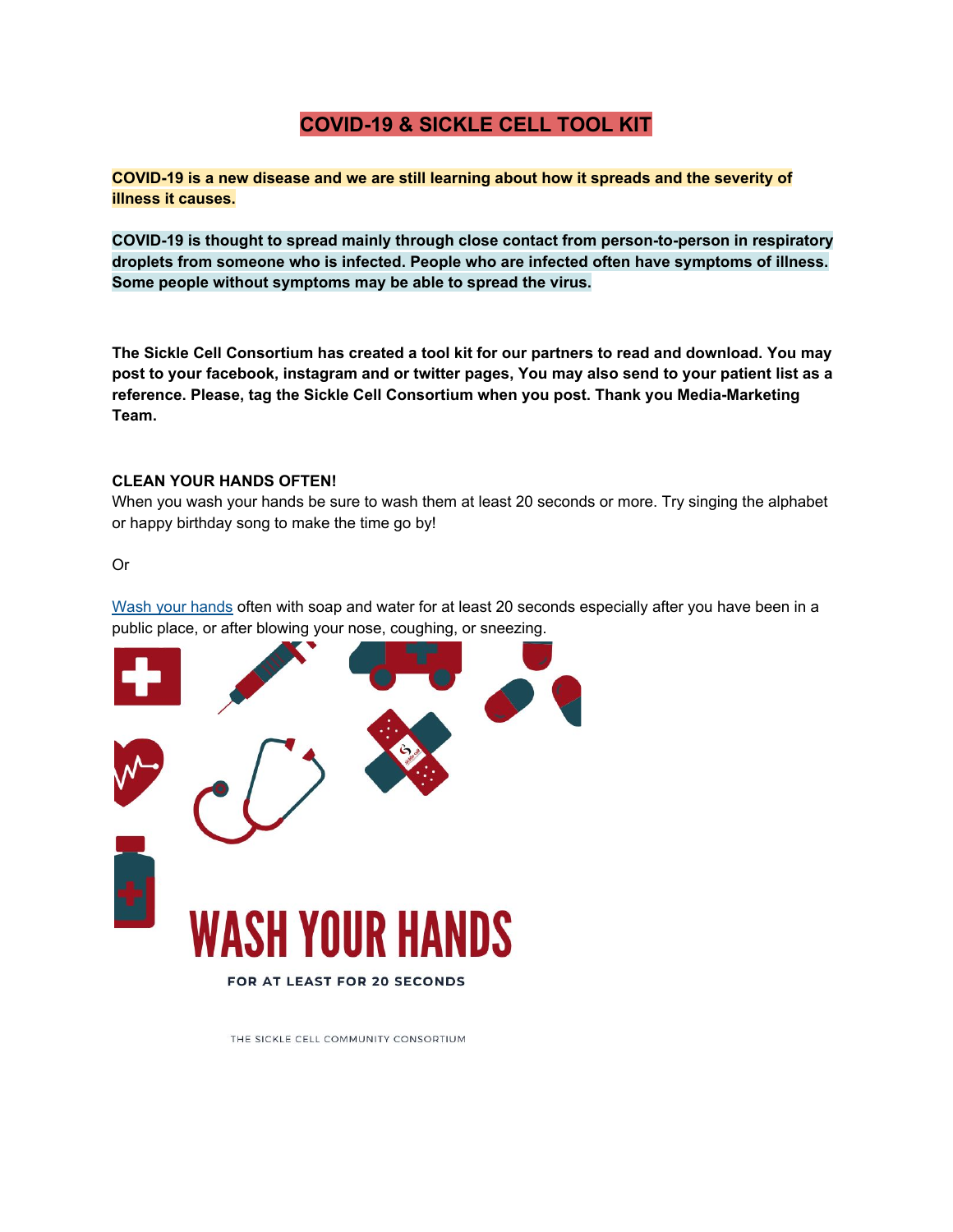#### **PLEASE DONATE BLOOD!**

FACEBOOK & INSTAGRAM: You are NOT at risk by donating or receiving blood! Please donate.

The AABB (formerly known as the American Association of Blood Banks) has issued a statement regarding the spread of coronavirus and the U.S. blood supply. Notably:

"Individuals are not at risk of contracting COVID-19 through the blood donation process or via a blood transfusion since respiratory viruses are generally not known to be transmitted by donation or transfusion. The U.S. Food and Drug Administration continues to report that there have been no reported or suspected cases of transfusion-transmitted COVID-19 to date. In addition, no cases of transfusion-transmission were ever reported for the other two coronaviruses that emerged during the past two decades (SARS, the Severe Acute Respiratory Syndrome Coronavirus, and MERS-CoV, which causes Mid East Respiratory Syndrome)."

WARRIORS - The blood supply is safe. It is highly unlikely that COVID-19, a respiratory illness, will be transmitted via transfusion. This is not the first coronavirus to try to terrorize the world. We got through that, and with time, we will get through this as well.

EVERYONE ELSE - Please, please donate. Measures have been put in place to keep you safe during the donation process. Please contact one of the organizations (in the comments) to find a local blood collection site near you and call ahead to schedule an appointment. You are LITERALLY saving lives.

#### TWITTER: **PLEASE DONATE BLOOD!**

You are NOT at risk by donating or receiving blood! Please, please donate. Measures have been put in place to keep you safe during the donation process. Please contact one of the organizations (in the comments) to find a local blood collection site near you and call ahead to schedule an appointment. You are LITERALLY saving lives.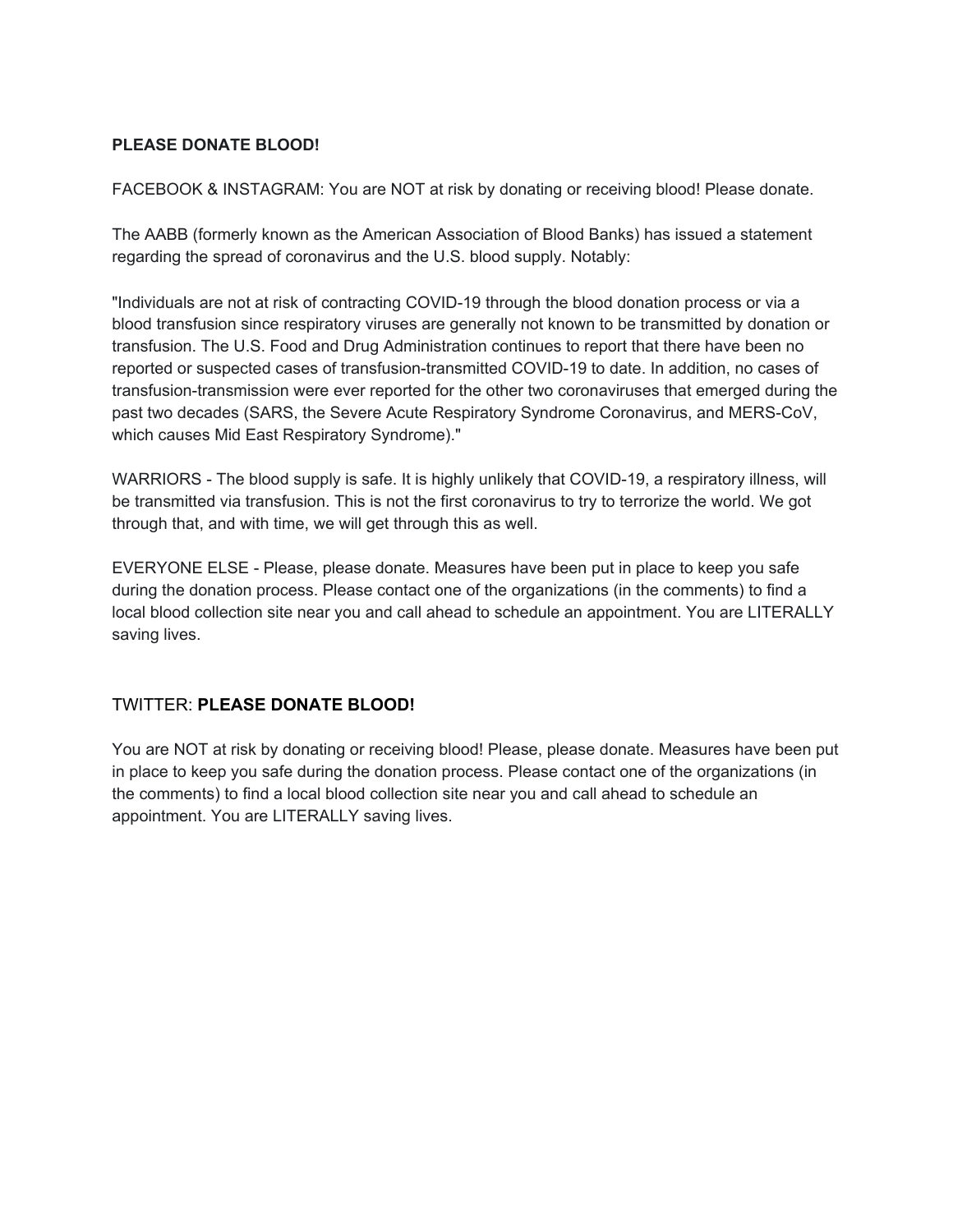

EVERY TWO SECONDS, SOMEONE NEEDS BLOOD.

## DONATE BL000 & **SAVE LIVES**

**CHECK YOUR LOCAL BLOOD BANK** 

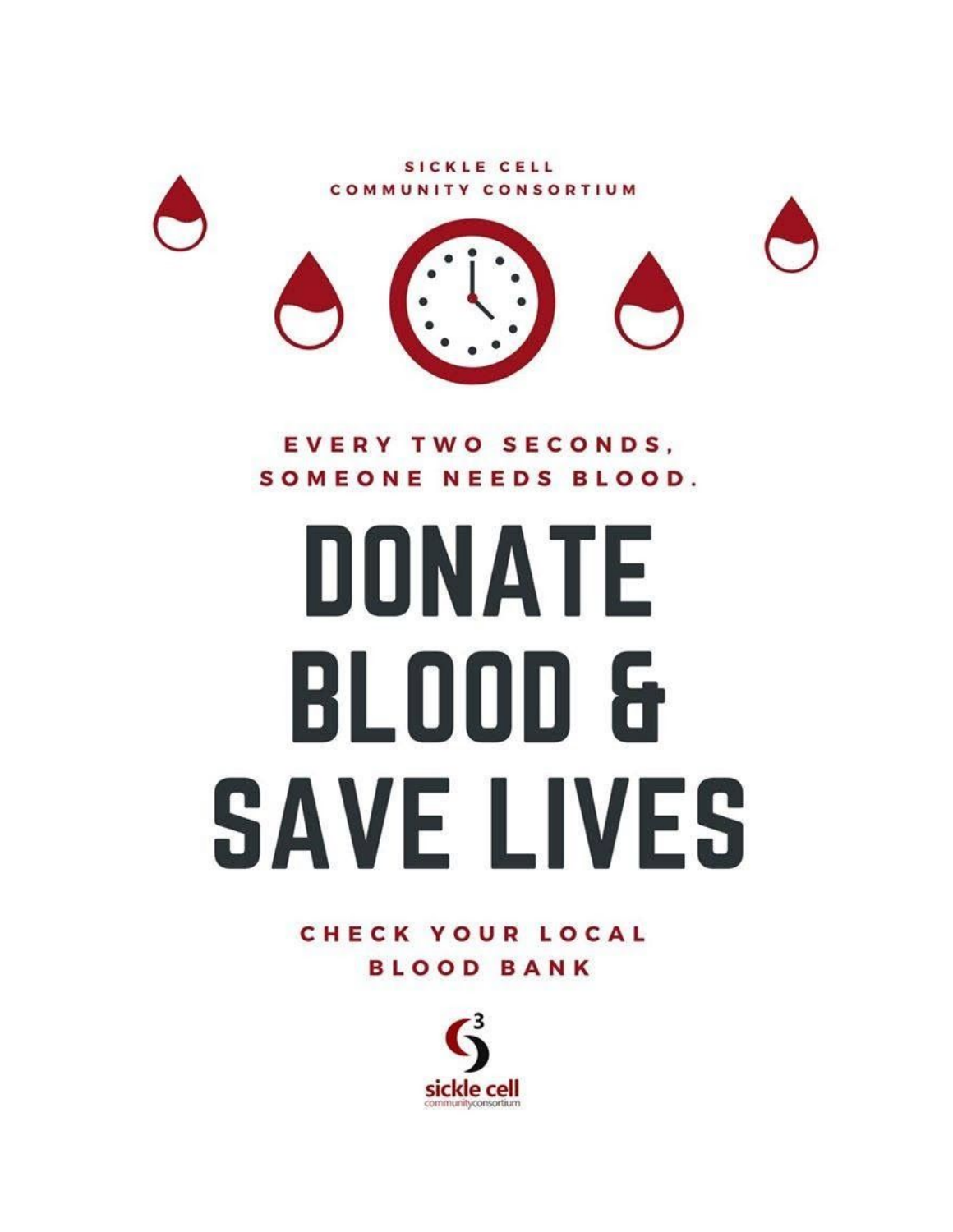#### **PREVENTIVE STEPS!**

FACEBOOK, INSTAGRAM, & TWITTER: Everyone remember to practice these tips DAILY. If we all do our part we can slow down the spreading of this virus.

For more information visit: [www.cdc.gov/covid19](https://l.facebook.com/l.php?u=https%3A%2F%2Fwww.cdc.gov%2Fcovid19%3Ffbclid%3DIwAR1jEbo0MH2rli7KWoBeefN1sqDQEeN0F0LTm6i4YPCzw7jrrKWkFAOND6Q&h=AT3ggsJt-2rFVQbkh9ojvVrPB1lBLIuIBQpOXEZisw6YzxwL4ZrHZqzKnT7eSrBrGRBYl6JeMrM9elna8bTUZEHkNwDxYjh5_ODBX-D7fbktaQ7CMQvcfcrumuqMfZxVd0wfzhGeqpXrHPIyeyD-SQI)

#### [#WarriorTipsSC3](https://www.facebook.com/hashtag/warriortipssc3?epa=HASHTAG) #STAYSTRONGSTAYHOME #SC3

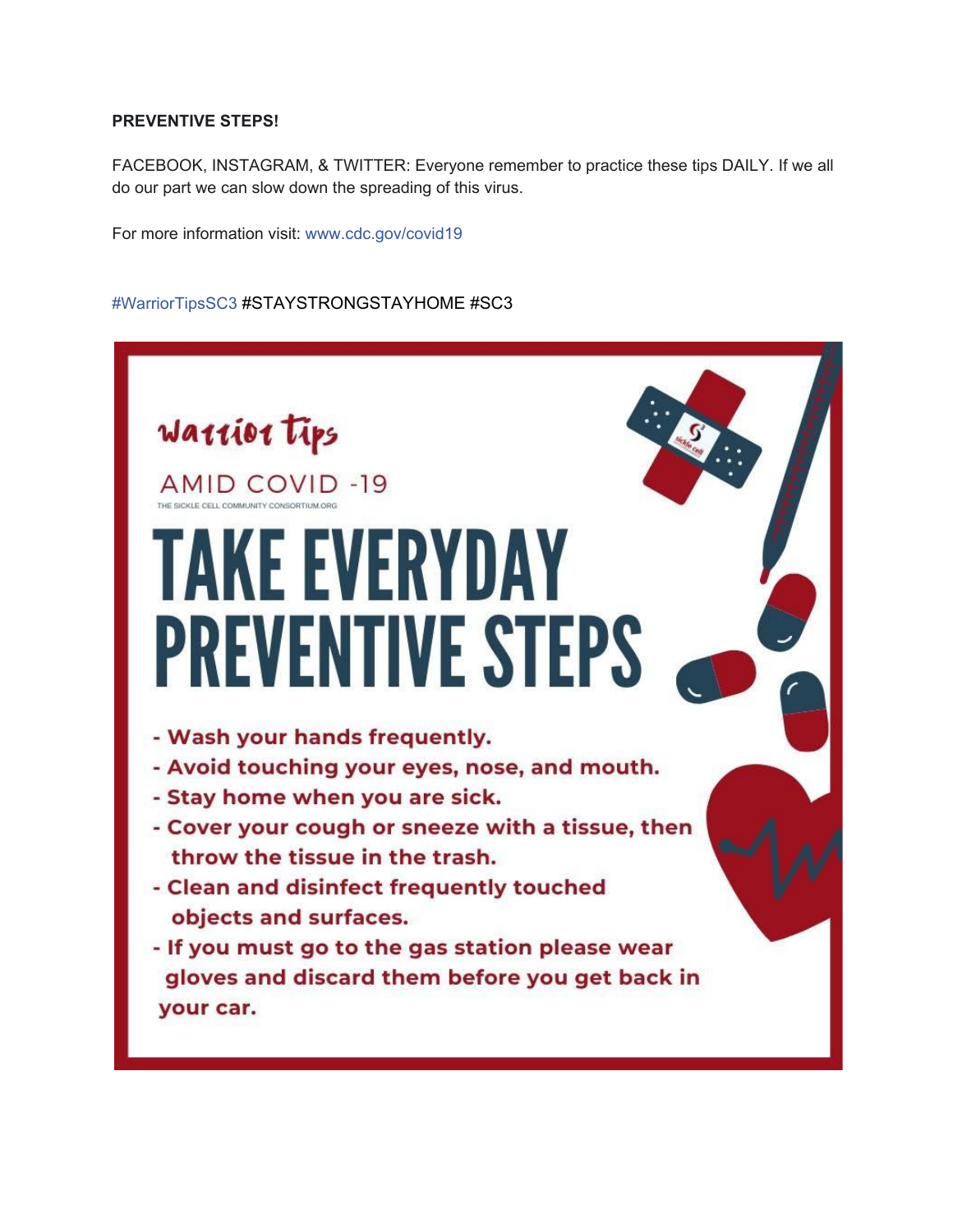THANK YOU!

FACEBOOK, INSTAGRAM, & TWITTER: As most of us turn in for the night, we'd like to take this opportunity to say thanks to all the healthcare providers and first responders keeping us safe and healthy.

# SICKLE CELL COMMUNITY CONSORTIUM

#### YOU ARE APPRECIATED

## THANK YOU

Thank you to everyone in the medical field for your dedication, commitment and sacrifice during this national emergency.

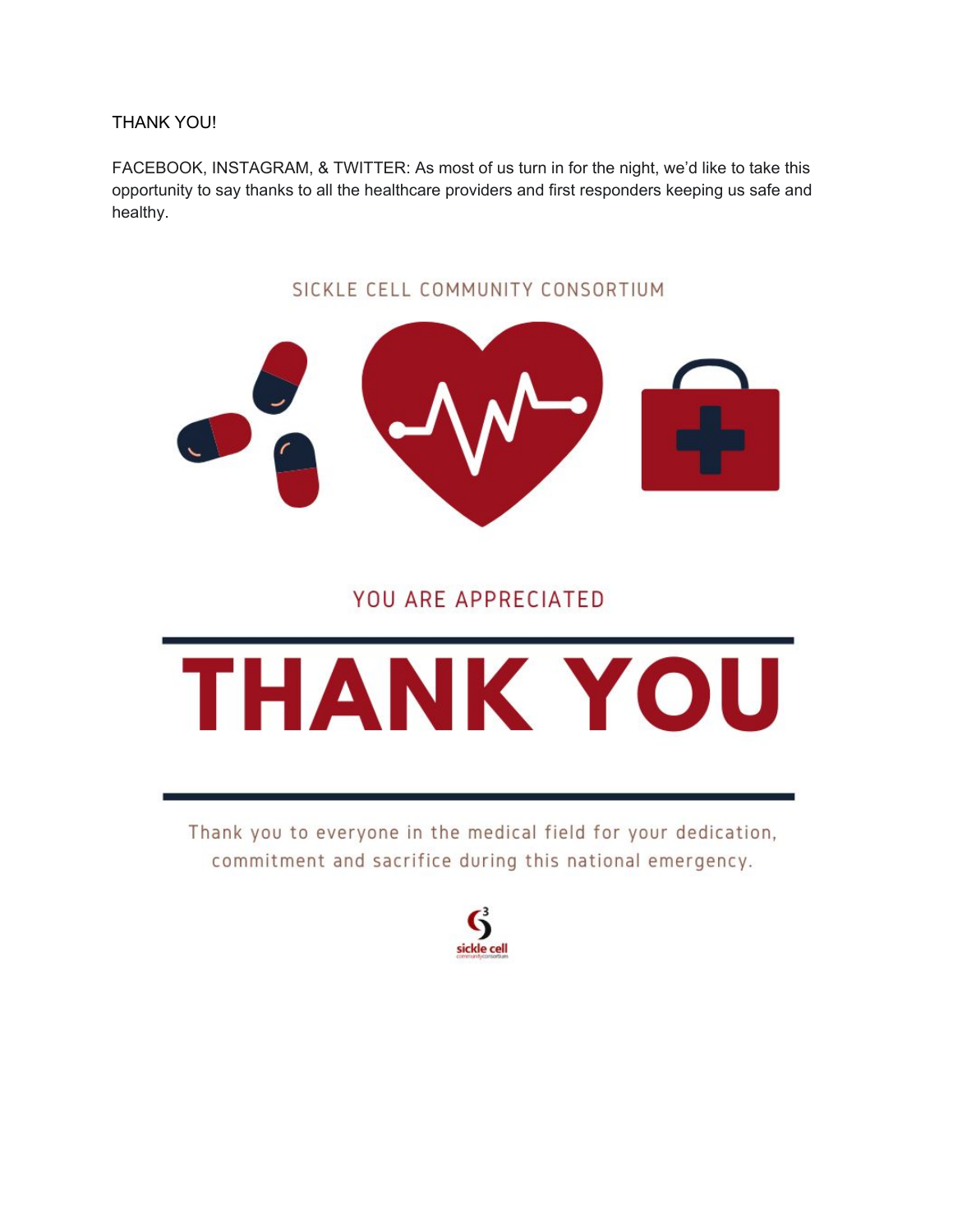#### FACEBOOK, INSTAGRAM, & TWITTER

Print this out and put it on your door !



#### THOSE WHO ARE IMMUNOCOMPROMISED ARE MORE LIKELY TO CONTRACT CORONAVIRUS (COVID-19) AND EXPERIENCE LIFE-THREATENING COMPLICATIONS.

DUE TO THE WIDESPREAD OUTBREAK OF THIS VIRUS WE ARE USING AN ABUNDANCE OF CAUTION THROUGH PRACTICING SELF-ISOLATION AND SOCIAL DISTANCING. WE APPRECIATE YOUR UNDERSTANDING AND COOPERATION

### **PLEASE LEAVE PACKAGES/DELIVERIES**<br>ON THE DOORSTEP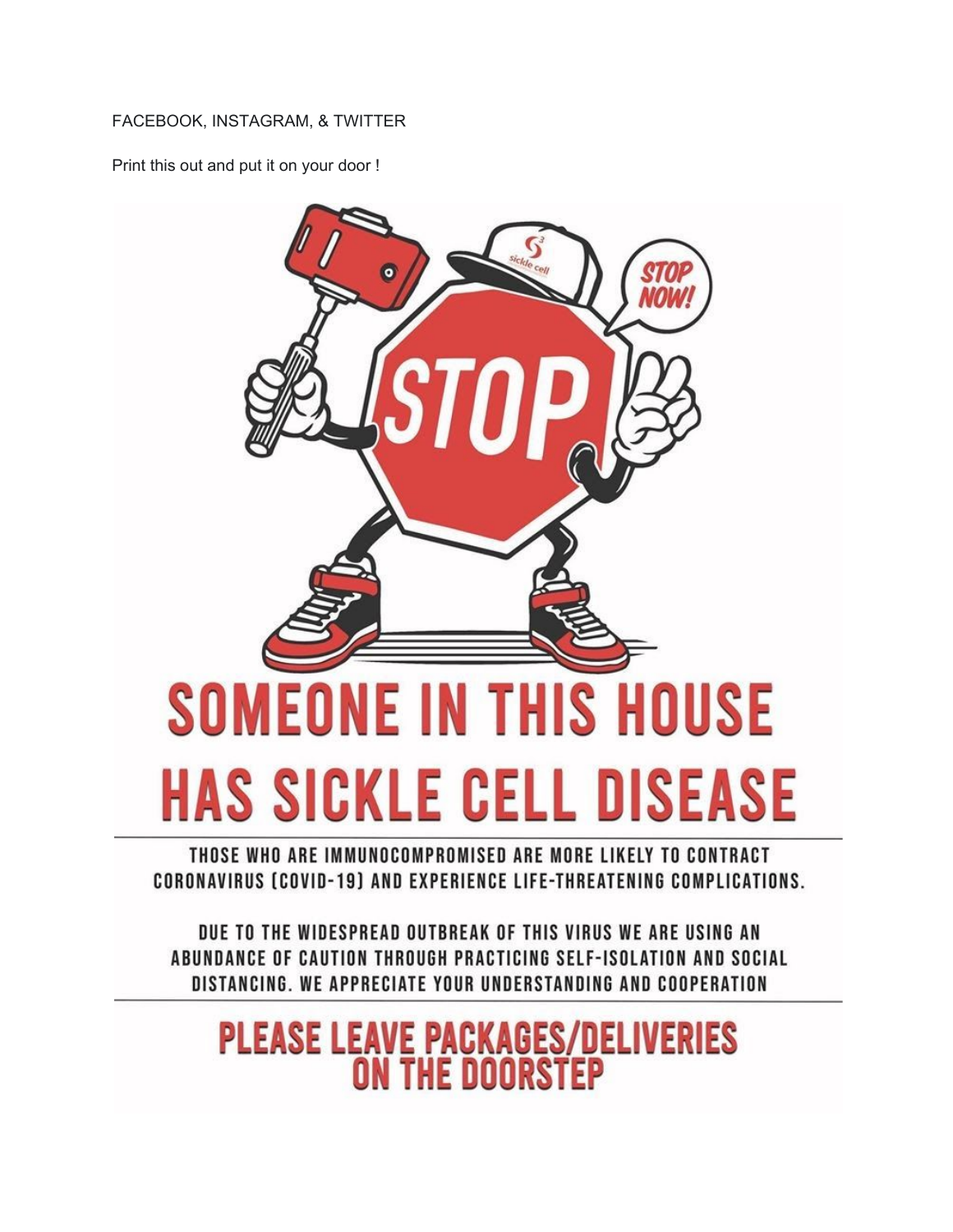FACEBOOK, INSTAGRAM, & TWITTER:

Hey, Sickle Cell Warriors and Caregivers we are dedicated to providing useful information during these trying times. Below you'll find beneficial measures to take when leaving home amid the Covid-19 outbreak.

Staying home and taking these precautions can help stop the spread!

[#StayStrong](https://www.facebook.com/hashtag/staystrong?epa=HASHTAG) [#StayHome](https://www.facebook.com/hashtag/stayhome?epa=HASHTAG) [#FlattenTheCurve](https://www.facebook.com/hashtag/flattenthecurve?epa=HASHTAG) #SC3